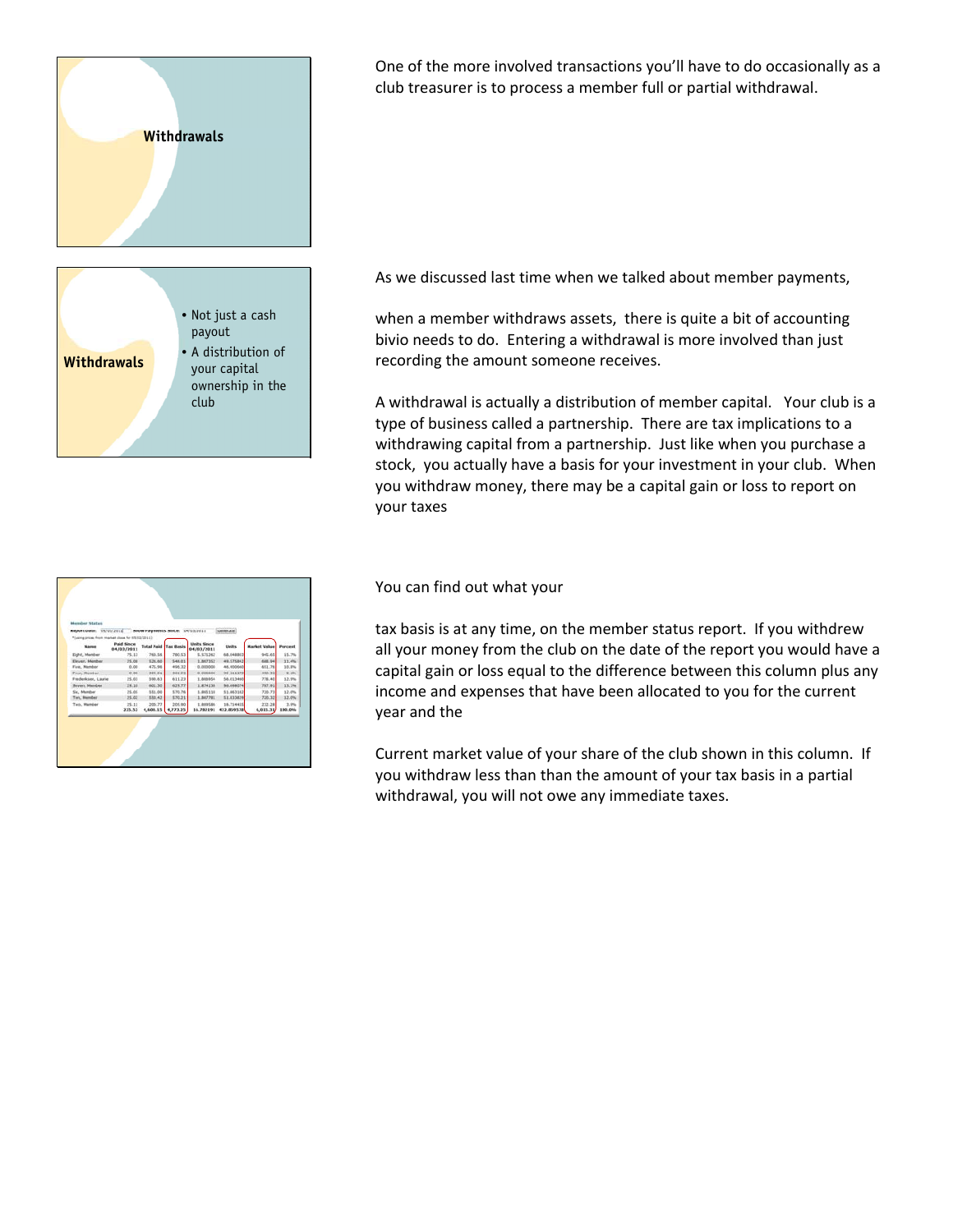

For this reason, withdrawals need to be entered in a specific way so that your club records get updated correctly. These things will happen when a withdrawal is entered.

The amount the withdrawing member is owed will be calculated.

The number of club units or shares that the member is cashing in will be removed from your club records.

The proper additions and subtractions from the members capital account will be made .

Correct tax reporting will be provided. The member will need this information to fill out his personal taxes correctly.



Fortunately you do not have to do all the accounting this involves.

All you need to do is make sure to enter withdrawals using the withdrawal form you will find it by selecting the withdrawal button on the Accounting>Members page. When you fill in the information requested on this form, bivio makes all the appropriate entries in your accounting. Don't just give a member a check. Until you've made a withdrawal entry, accounting-wise, he is still a member of your club and his ownership percentage is affecting everyone elses.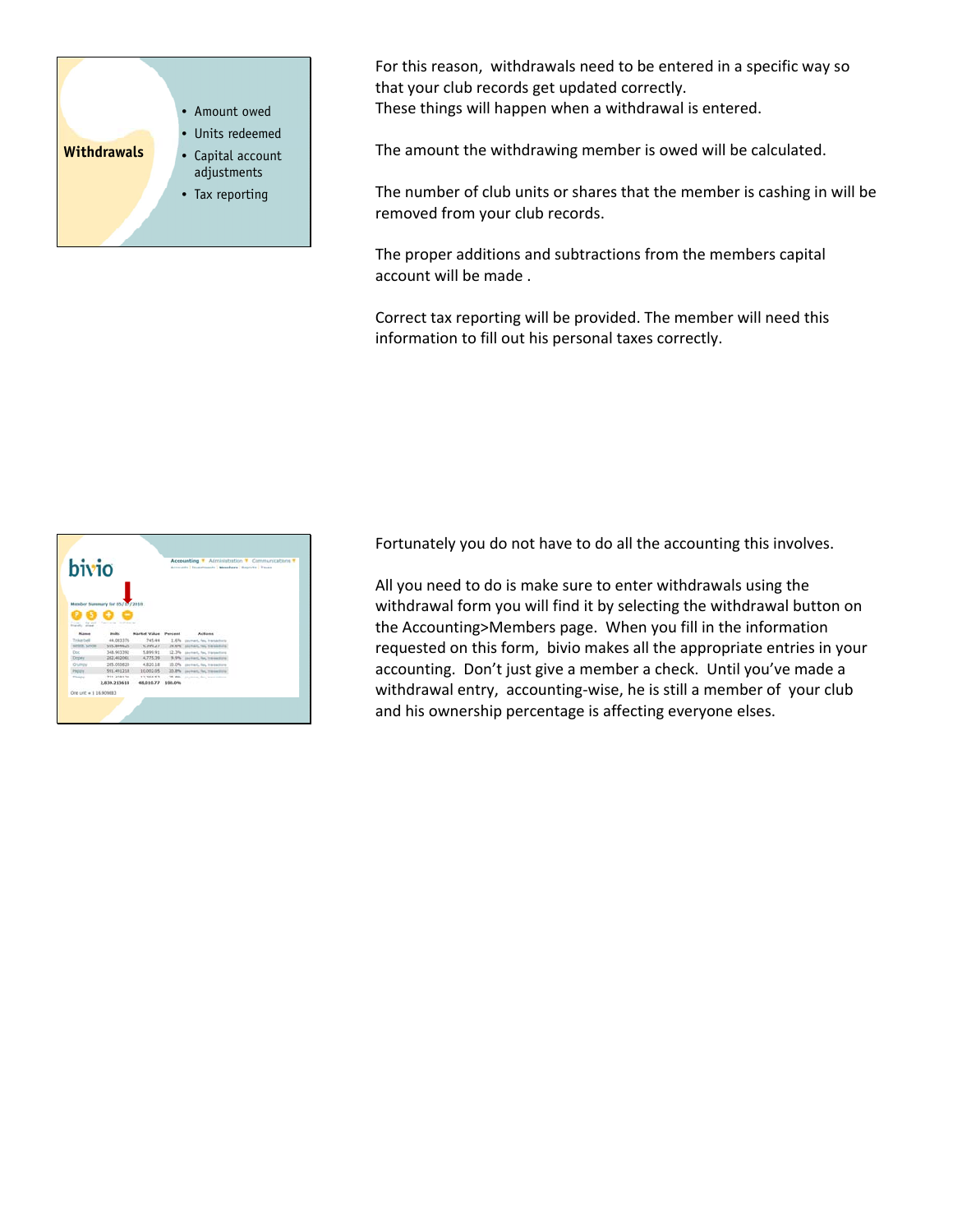**You Cannot Process a Withdrawal Until** •Partnership agreement? •Accounts reconciled •Pending Withdrawals •Payment method a) Stock b) Cash c) Both

Before you can fill in the form, you will need to know a few things.

You will need to know what your club partnership agreement says. There are certain parameters there that your club members have agreed you are going to use when someone withdraws assets from your club.

All your records need to be correct. You need to value what the member is owed. If your records are incorrect, the amount you pay him will be incorrect.

You will need an temporary account to record the withdrawal in so that the cash is not deleted from your brokerage account until the check is cashed. We suggest you call this account Pending Withdrawals.

You need to decide what assets to use to pay the withdrawing member. You can

Transfer appreciated stock,

give them cash or

do a combination of both.



Your partnership agreement should include wording describing what your club has agreed to as terms for paying withdrawals. It should cover:

Your withdrawal valuation date‐on what date are you going to determine what is owed?

What is your time frame for paying the withdrawal? How much time can go by between when he tells you he'd like to withdraw and you need to pay him? How much time can pass between when you value his account and when you pay him?

What are your payment terms?

Does your club charge a withdrawal fee?

What kind of assets can you use to pay him with? Who will determine that and how will it be determined?

Do you have different rules that apply to Full versus partial withdrawals? Let's talk a little more about each of these things.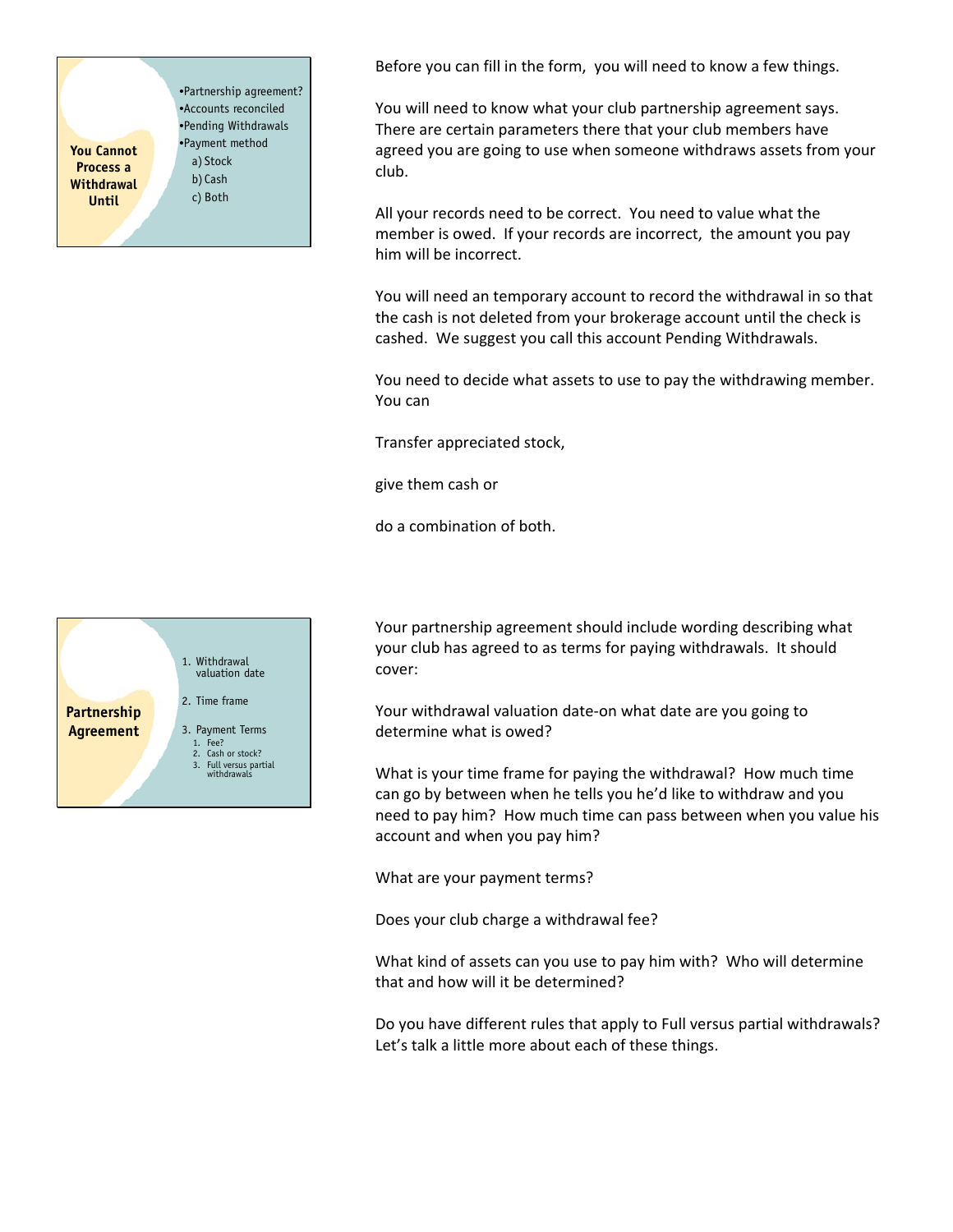**Withdrawal Valuation Date**

Suggestion 2 business days before second club meeting following receipt of notice to withdraw Withdrawal valuation

date can be different than member payment valuation date

Your withdrawal valuation date is the date you will value the members account to determine what he is owed.

Our suggestion

Is that you value the account 2 business days before the second club meeting following receipt of the notice to withdraw (We'll show graphic depicting the timing on the next slide)

It is fine if your withdrawal valuation date is different than your member payment valuation date.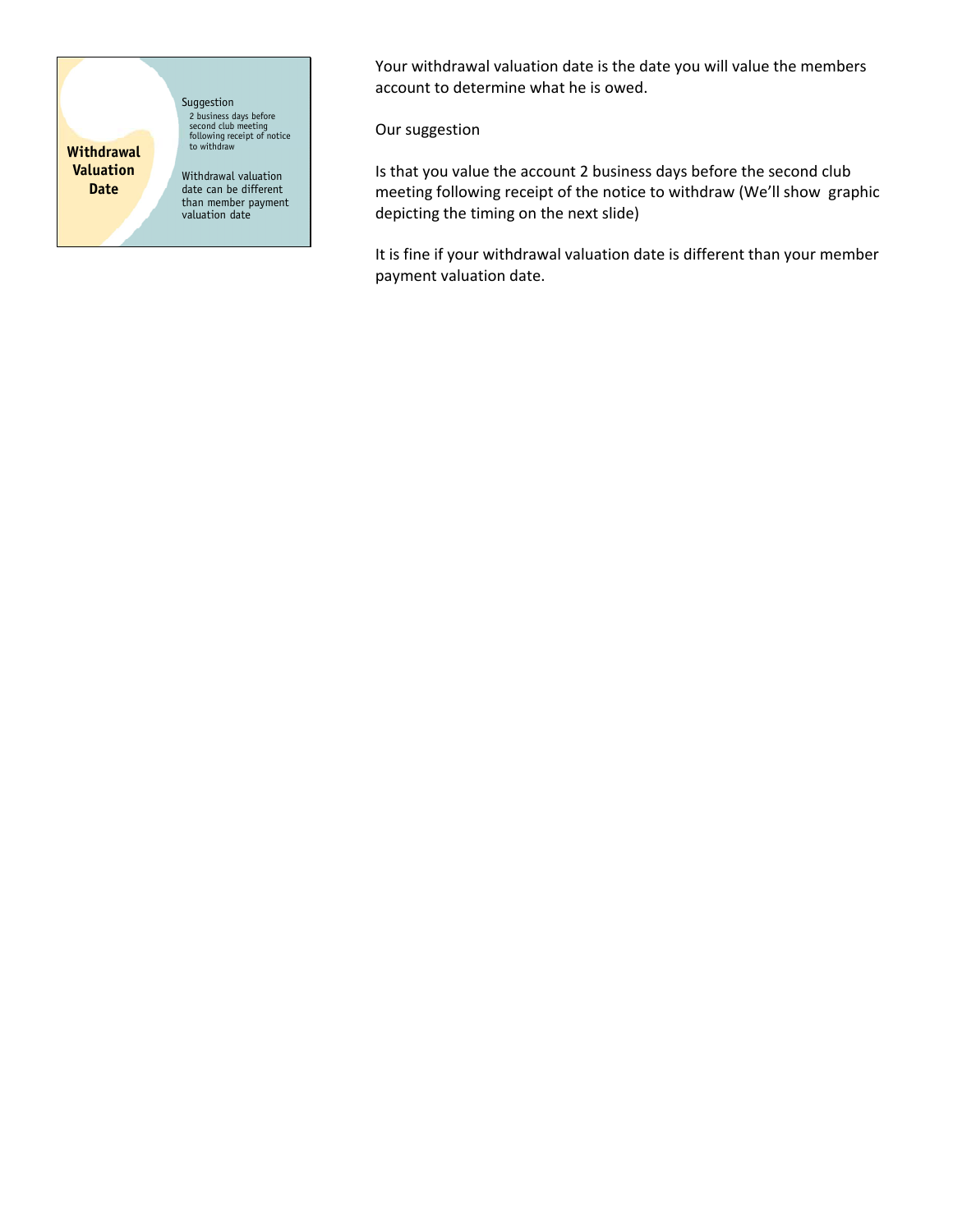

When it comes to the timing of making a withdrawal payout, here is a sample of the sequence of events we recommend you specify in your partnership agreement.

First, a member lets you know they would like to withdraw some or all of their funds. We'd recommend you require the request be in writing.

At the first club meeting following the receipt of this notice, it will be officially accepted. At that same meeting, club members will need to review the club assets and determine which ones will potentially be used to fund the withdrawal. They will determine whether to fund it with cash or stock or both. The actual value of what the member is owed is not determined until just before your next club meeting but the treasurer will need to perform the transactions prior to the meeting so he will need guidelines to make the final judgment. The built in delay in valuing a members account makes sure members do not try and "time" the market and create undo disruption in your club operations.

After the meeting, the treasurer must make the preparations necessary to pay off the member within the time frame specified. If stock is going to be transferred, he needs to make sure the member has an account at the club brokerage. If the club has decided stocks will be sold, he needs to place those orders. He also needs to make sure all the club accounting is up to date prior to the withdrawal valuation date.

We recommend the withdrawal valuation date be 2 days prior to the next scheduled meeting. On the day after the withdrawal valuation date, stock prices will have been updated and the treasurer will have all the information he needs to enter the withdrawal and transfer assets to the member. He should proceed with this process.

The member should receive his assets within 2 to 10 days of the withdrawal valuation date.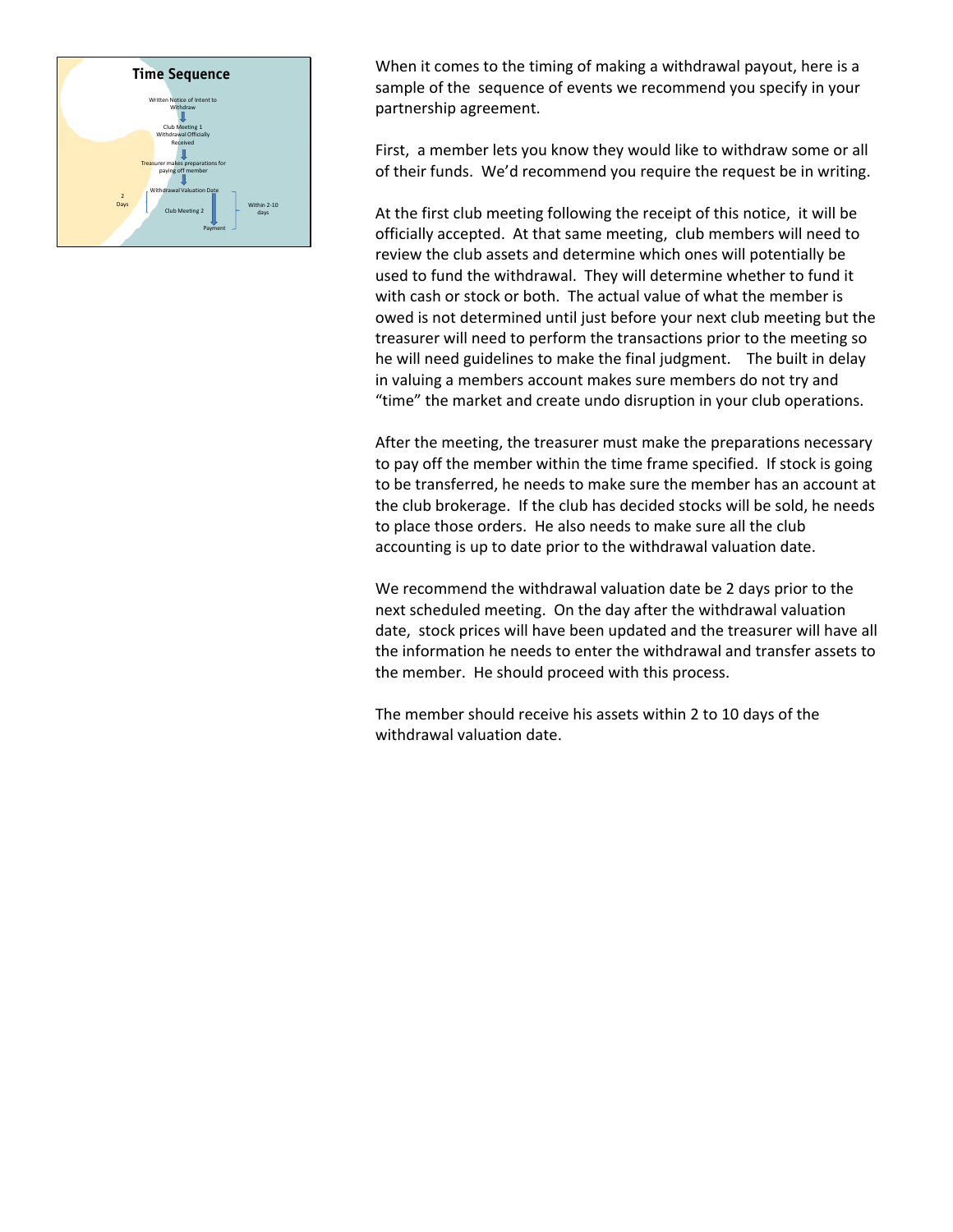

How do you decide whether to pay a member with cash or stock or a combination? In the case of a full withdrawal, these are the things you should consider:

Our recommendation, if you have any significant Capital gains in any of your holdings is that your first choice be to transfer Appreciated Stock

The reason for this recommendation is that there are nice tax benefits when you make a full withdrawal from a partnership.

In accordance with the tax code, the withdrawing member's basis in the stock received is their tax basis in the club minus any cash received

This means any Capital gains they have on their withdrawal are deferred until the stock is sold. The remaining club members also defer recognizing the capital gain on the stock being transferred. Deferring taxes is generally desirable

If your club still wants to hold the stock, you can repurchase it immediately

There are no wash sale limitations

And the club will have a stepped up basis in the new shares. Don't transfer stock in which the club has a loss. It is in the clubs best interest to sell the stock so that all members can recognize the loss. Losses can be used to offset capital gains and, possibly even some of your personal ordinary income.

If you do not have appreciated stocks or you don't have enough to pay what you owe the member, your second choice for payment is Cash. You can either:

Use Available Cash

Sell Securities Showing a Loss

Or members can make additional Payments to increase cash assets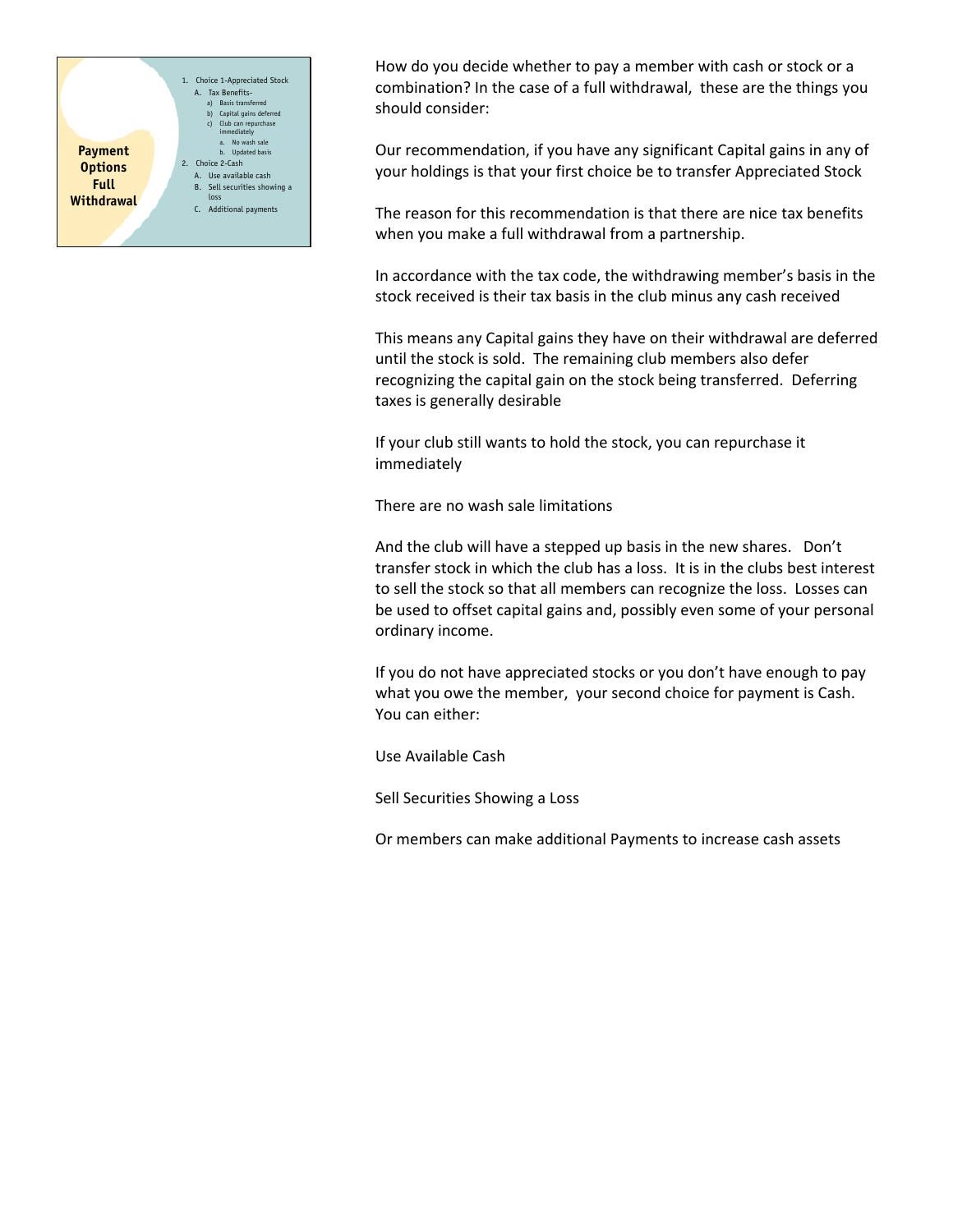

Once you've determined how you plan to pay the withdrawing member, it's time to take action.

We talked about the reconciliation process in the Monthly Treasurer Tasks presentation. It is very important that your club records are reconciled and up to date prior to making a determination of what a departing member is owed. Once you have paid him, it is not very easy to correct a mistake.

Do not go any further unless you are sure all these things are correct.

Your cash balance in bivio agrees with your financial statements

The number of shares of stock in bivio agrees with what your financial statements show

All your member payment entries are up to date

You've recorded all your expenses prior to the valuation date

All the income you've received has been entered correctly.

All your investment transactions have been entered correctly.

And your stock prices are up to date. Note that stock prices are updated late each evening. You cannot determine correctly what a member is owed by looking at a valuation report until the day after the valuation date.





Sometimes, when you write a member a withdrawal check, they do not cash it right away. In order to be able to track this situation and still reconcile your brokerage account cash each month,

we recommend you use a temporary account to record the withdrawal transaction. We suggest you name this account "Pending Withdrawals" so that you will know what it is when it shows up on your valuation report.

Once you've determined how you're going to pay the member and the valuation date has passed, you have everything you need to enter the withdrawal.

As I showed earlier, the withdrawal form is accessed from a button on the "Accounting", "Members" screen.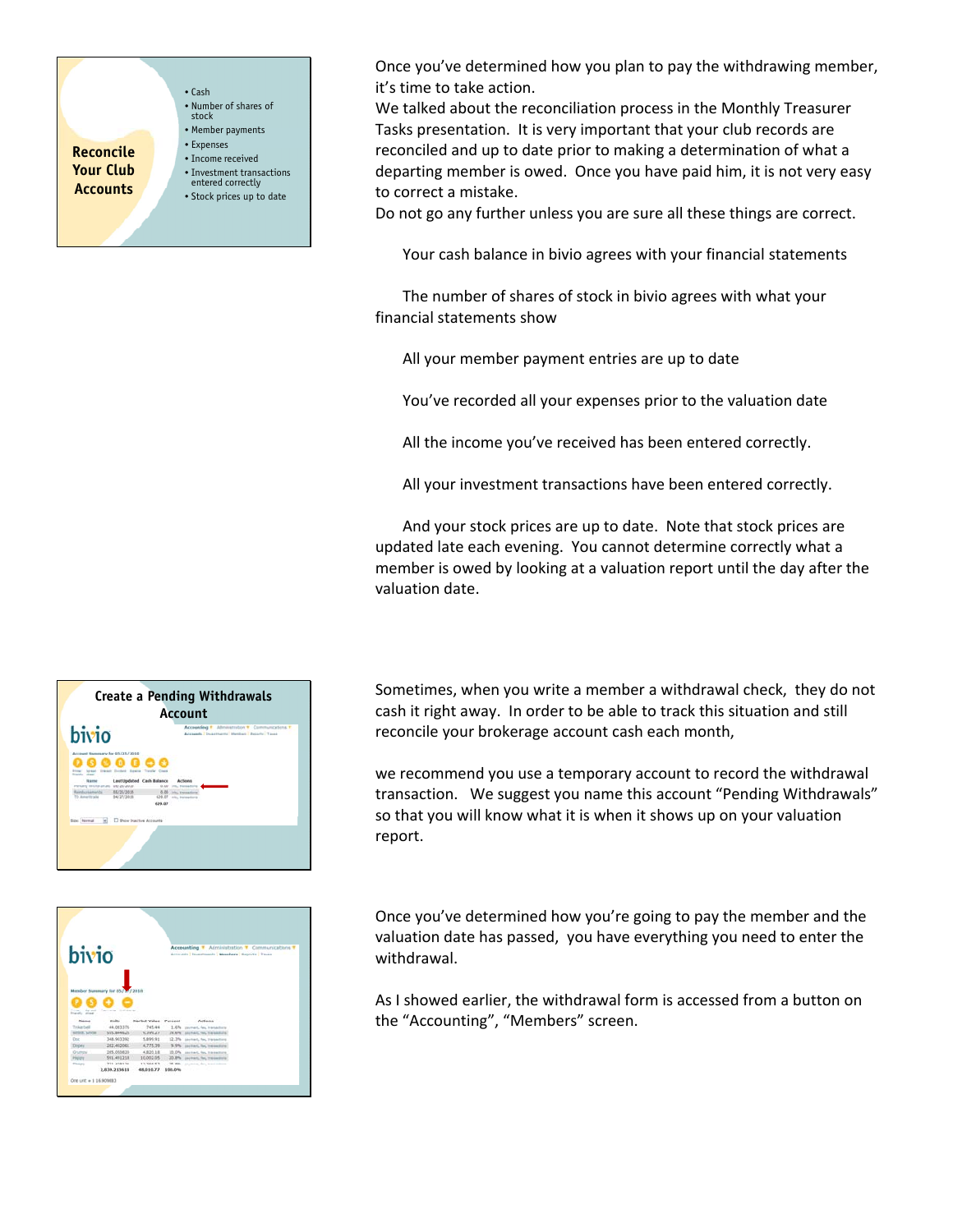| bivio                                                                                               | Bureauchea + Adrianovation + Communications +                                                                                                                                               |
|-----------------------------------------------------------------------------------------------------|---------------------------------------------------------------------------------------------------------------------------------------------------------------------------------------------|
| Member Willelmore<br>the fits first by record a resider's criticized of cash or sixch from Ma clob. |                                                                                                                                                                                             |
| <b>Henber</b> Steely                                                                                | 一<br>×                                                                                                                                                                                      |
| <b>CONTRACT</b>                                                                                     | Inserected bate. The data the antistrent is elected and funds are transferred by the                                                                                                        |
| Transaction Barby, as will also                                                                     |                                                                                                                                                                                             |
| for designed buyers to construints the institute years of the hote boarded.                         | Newsletz Valuation Sate. The date on which the newslet's write in the ciab are widen to the                                                                                                 |
| transport between them the state of the control of the control of the basic                         |                                                                                                                                                                                             |
| Arrest To structural think by color of its without.                                                 |                                                                                                                                                                                             |
|                                                                                                     | Arrowth, Davidog Hillsboroth, Salarya E.H.Las.                                                                                                                                              |
| Assume, The lots value of the entire and antiching any have assumed.                                |                                                                                                                                                                                             |
| <b>Brut mithdrakal</b><br>Children workshout                                                        | and the control of the control of                                                                                                                                                           |
| percentage of the collobated rake by middling a To' or the rakes.                                   | For the first channel to the withdrawing meeting, the max write is just immediate at                                                                                                        |
| Fee: 34.04<br><b>Bander TESS IN</b>                                                                 |                                                                                                                                                                                             |
| ham. Although the by trially, or a continuing of cash and stock-                                    |                                                                                                                                                                                             |
|                                                                                                     | <b>Branch Court Commercial</b>                                                                                                                                                              |
| space this value.                                                                                   | Enanglish Automotive Kuiny, The murally colourism data a case to determine the stiges price for<br>the chart streetments by a stock entirely and it aim are creating a cash entirely and at |
| Transfer industries Sales: Los lots coup                                                            |                                                                                                                                                                                             |
| Renate                                                                                              |                                                                                                                                                                                             |
|                                                                                                     |                                                                                                                                                                                             |
|                                                                                                     |                                                                                                                                                                                             |
|                                                                                                     |                                                                                                                                                                                             |

Here's the form you fill in.

First, you identify the withdrawing member.

Then, you enter the date you will deliver his payment to him. The transaction date is the date the member is actually withdrawn from your club.

The valuation date is the date we've been discussing on which you determine the amount you owe him.

Here's where you specify that you will use the Pending Withdrawals account to record the withdrawal until the check given the member has cleared the brokerage account. That will allow the units to be removed from the club assets but the brokerage cash will agree with the brokerage statement until the check clears.

You specify whether you are entering a full or partial withdrawal.

Here's where you enter any fees your club charges. The only fee this club charges is the stock transaction fees associated with the withdrawal. They sold 2 stocks and had \$20.01 in commissions.

This example is a cash withdrawal. If you're transferring stock plus cash, you'd select Stock here. If you do that, a page opens up where you can select the shares being transferred.

The transfer valuation date is only needed if stock is being transferred. In that case, we'd recommend that you use the same date you used as a valuation date.

Don't forget to click OK when you're ready to process the withdrawal.

After you've entered the withdrawal,

you'll see the Pending Withdrawals Account has a negative balance

the cash balance in your brokerage account is unchanged.

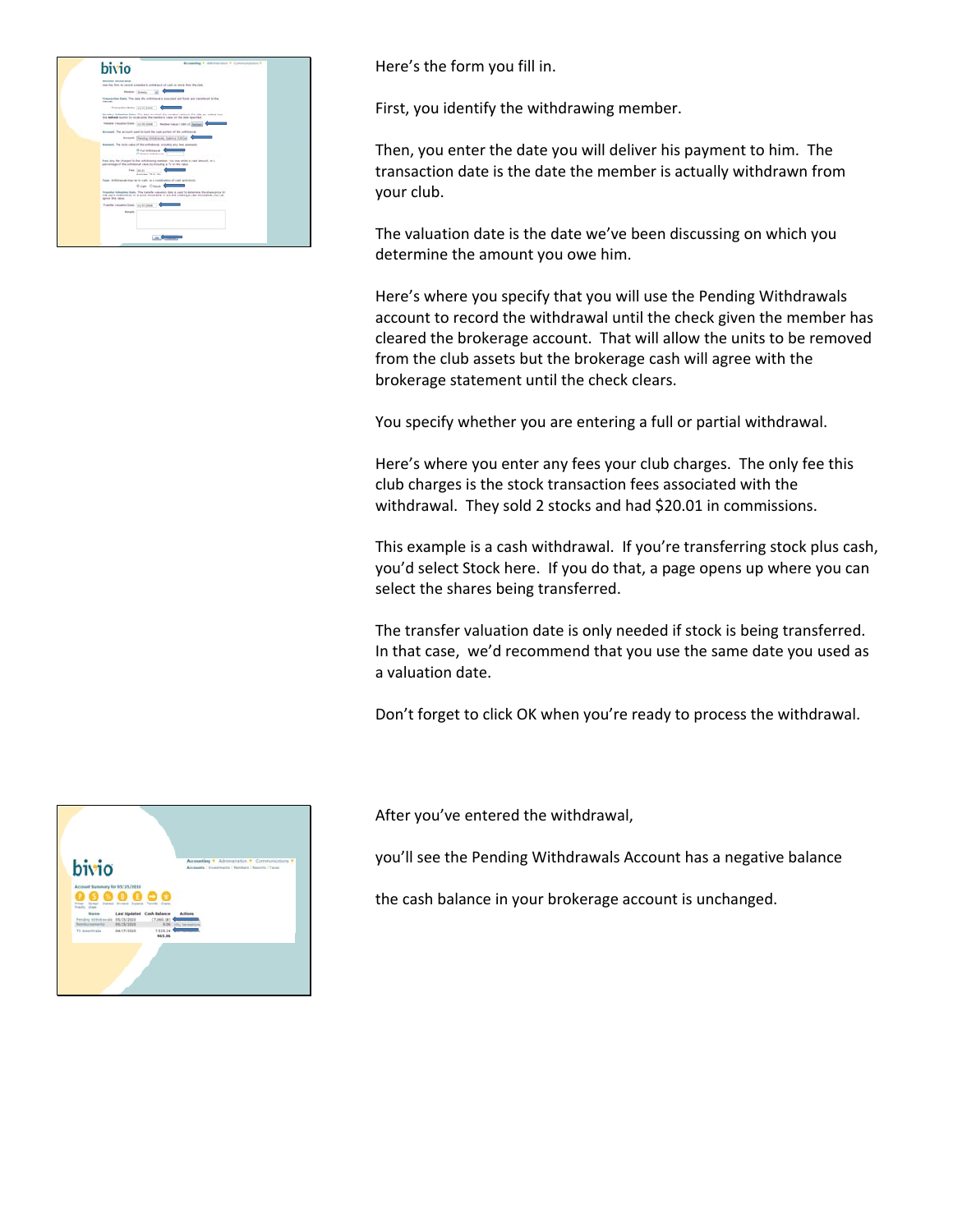



| bivio                                                                                        | Accounting * Administration * Communications *<br>Accounts   Investments   Mandard   Bagarte   Toure |
|----------------------------------------------------------------------------------------------|------------------------------------------------------------------------------------------------------|
| <b>Basnet Date: 06/26/2010</b><br>Gamerate                                                   |                                                                                                      |
| Valuation (SAV)<br>Member Status<br>Transaction History<br>C thethose and a Nanchenak        | <b>Jovestment Performance</b><br>C Member Ferhamstold<br>C Investment Notes                          |
| Report Year:<br>Generate                                                                     |                                                                                                      |
| <b>Ralance Sheet</b><br>C Steame Statement<br>Transaction Ledder<br>O Member Tax Allocations | C Capital Cains and Lesson<br>C busine and Expense Hotery<br>C Hamber Contributions and Withdrawals  |
| Withdrawal Reports                                                                           |                                                                                                      |
| Size: Normal                                                                                 |                                                                                                      |

| <b>HG High</b>                                                                                                                                                                                                      |                                                       |                                                              |                               |  |
|---------------------------------------------------------------------------------------------------------------------------------------------------------------------------------------------------------------------|-------------------------------------------------------|--------------------------------------------------------------|-------------------------------|--|
| 11/07/2008 Sneezy, Full Withdrawal in Cash                                                                                                                                                                          |                                                       |                                                              |                               |  |
| Report Preparation Cata<br>Manber Valuation Date                                                                                                                                                                    | <b>BA/25/2REB</b><br>11/05/1998                       |                                                              |                               |  |
| <b>Limit Value</b><br>Links Wilfishann<br>With East Value                                                                                                                                                           | <b><i>AR MERVILLE</i></b><br>646.106347<br>3,000, No. | <b>Cash</b><br>installation of Ford<br><b>NORTHERN STATE</b> | 7.060.18<br>36.84<br>7,092.78 |  |
| <b>Member's East Gefore Hitthdrawal</b><br>Durant Income Abscance.<br>(A) Adjusted basis                                                                                                                            | 6,053.63<br><b>CASA BAY</b><br>6,466.71               |                                                              |                               |  |
| Member's Cost Basis of Property Detributed:                                                                                                                                                                         |                                                       |                                                              |                               |  |
| Cash<br><b>Stock</b><br>(B) Telat                                                                                                                                                                                   | 7,060.18<br>×<br>7,060.18                             |                                                              |                               |  |
| Mandal's Bass After Inchinesial                                                                                                                                                                                     |                                                       |                                                              |                               |  |
| Genitized Realized on Withdrawal (81-24)<br>follow arts parts final realized an officirated final be recorded by the<br>maintenance Behadula D of the 1945. This record should be us as of the<br><b>STATISTICS</b> | [1.436.83]                                            |                                                              |                               |  |

When your withdrawing member finally does cash the check and it clears the brokerage account, you will get an AccountSync email that will tell you you have an unidentified Debit. Identify it as a transfer transaction from

your brokerage to the

Pending withdrawals account.

When you're done with this,

you will see that the temporary, Pending Withdrawals account is now back to a zero balance

and the cash amount has been removed from your brokerage account.

For each withdrawal, a withdrawal report is prepared.

You get to it on the Accounting>Reports page.

This is what the report looks like. You need to give a copy of it to your member when you send him his check. He will also receive a K-1 when you do your club taxes. He will have information from both forms that he will need to fill out his personal taxes.

This Gain or Loss will be reported on his personal Schedule D. It will be reported as Disposal of Partnership Interest. Date of Acquisition is the first date the member contributed to the club. Date of disposal is the Withdrawal Transaction Date.